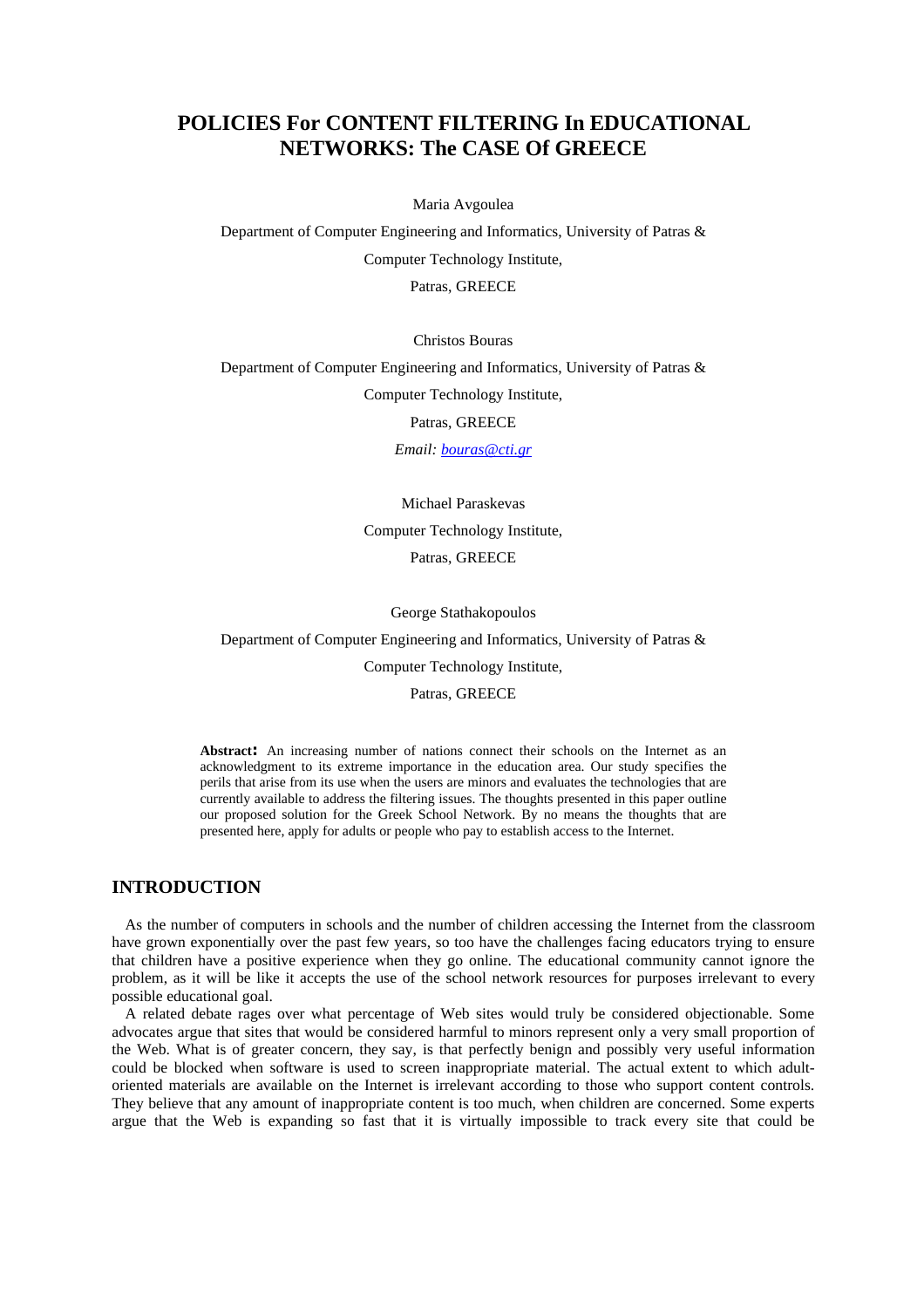objectionable. The flip side of that argument is that it is better to minimize access to objectionable content as best we can, even if the occasional site slips through the cracks.

Although pornography on the Internet has captured the greatest attention on the part of policy-makers, it is not the only area of potential concern for parents and educators. Many adults are concerned about Web sites that are created by hate groups or devoted to topics such as bomb making and weaponry, gambling or alcohol and smoking. The World Wide Web, however, is not the only source of concern. Children can receive email messages with pornographic file attachments. Of special concern, too, are Internet chat rooms and so-called Instant Messaging, where children can communicate online in real-time with adult strangers who may not have their best interests at heart.

A wealth of information is available on the Internet. White papers [4,5] are opposed to the use of censor ware programs (they call it) in the American libraries and schools, and there are some interesting links that are indicative of the ongoing debate [2,6,9,10].

The Internet truly is like a vast library including millions of readily available and indexed publications, containing content as diverse as human thought. Throughout the past decade, policy makers, industry advocates, parents and teachers have tried to address these concerns especially in the more technologically advanced areas of the earth. This decade may well be the decade of decisions in a much broader spectrum than ever before.

From our point of view it is an unarguable fact that Internet offers a vast mass of information, some of which is suitable for schools whilst some is not. Without meaning that we should implement extreme measures of censorship or suffocative limitations to the content we allow our users to access, we should be alert and monitor the things that happen while students are online. The problem with Internet content seems to have social, cultural, pedagogic and scientific viewpoints: Schools' trustworthiness is endangered if the school network is used (systematically or occasionally) for other purposes than those for which it was designed and implemented. The parents and the public believe that their children and students proportionately, should be protected from illegal, offensive and inappropriate content. Whilst some may argue that it is a means for censorship and nothing more, others believe it is the only way societies have to inform and protect the children from the potential danger the Internet poses.

Every country should establish its own policies to deal with it without raising public concern regarding human rights and individual's freedoms. This document will try to group all potential dangers the Internet can pose and some possible solutions to those dangers. For us the best solution is the one that combines the right guidance of the students from the educational authority, the informing of parents and the training of educators together with the technical solution. No solitary technical working-out can resolve such a problem and whichever policies put forth should take in mind all the above parameters.

#### **Status in the other Countries**

Each of the countries presented here, establishes it's own policies and methods. However, their perception of the problem presents some surprisingly common characteristics. In our survey we browsed some interesting and concise pages regarding the pronounced decisions on the Internet content issue in Australia [12], Canada [7], United States of America [3] and the European Union [11].

Internet is being used in Australian schools with highly increasing rates, as a learning driving force in education. 43% of the children asked in Australia said that Internet improved their perception about school. The federal government of Australia responded to the issues posed by the entrance of Internet in the everyday and school life, with the Broadcasting Services Amendment Act (1999). A hot line was created to allow people report what they think is illegal and express their worries about the content that can be accessed on the Internet. The industry plays important role by establishing policies for the improvement of the information exchange regarding the content of the web pages. In some cases schools store pages certified as 'safe quality pages' in their cache, ensuring by that way that their students have quick access to them. While these pages are available for the benefit of students reducing the bandwidth consumption, the costs for schools remain low because of the quicker access time achieved for stored sites. In Australia the decisions are made on the school level (in some states there is a trend for more obligatory policies decided on a higher level of authority). Education authorities stress the importance of accessing pages of high quality. Educators in national level do the evaluation of pages selected to meet certain specifications. Recent studies point out that almost 98% of public schools connected to the Internet have established Acceptable Use Policies. 74% of schools with AUP use software to block or filter pages of certain content, 64% uses rules of conduct and 28% uses an intranet in their effort to control access.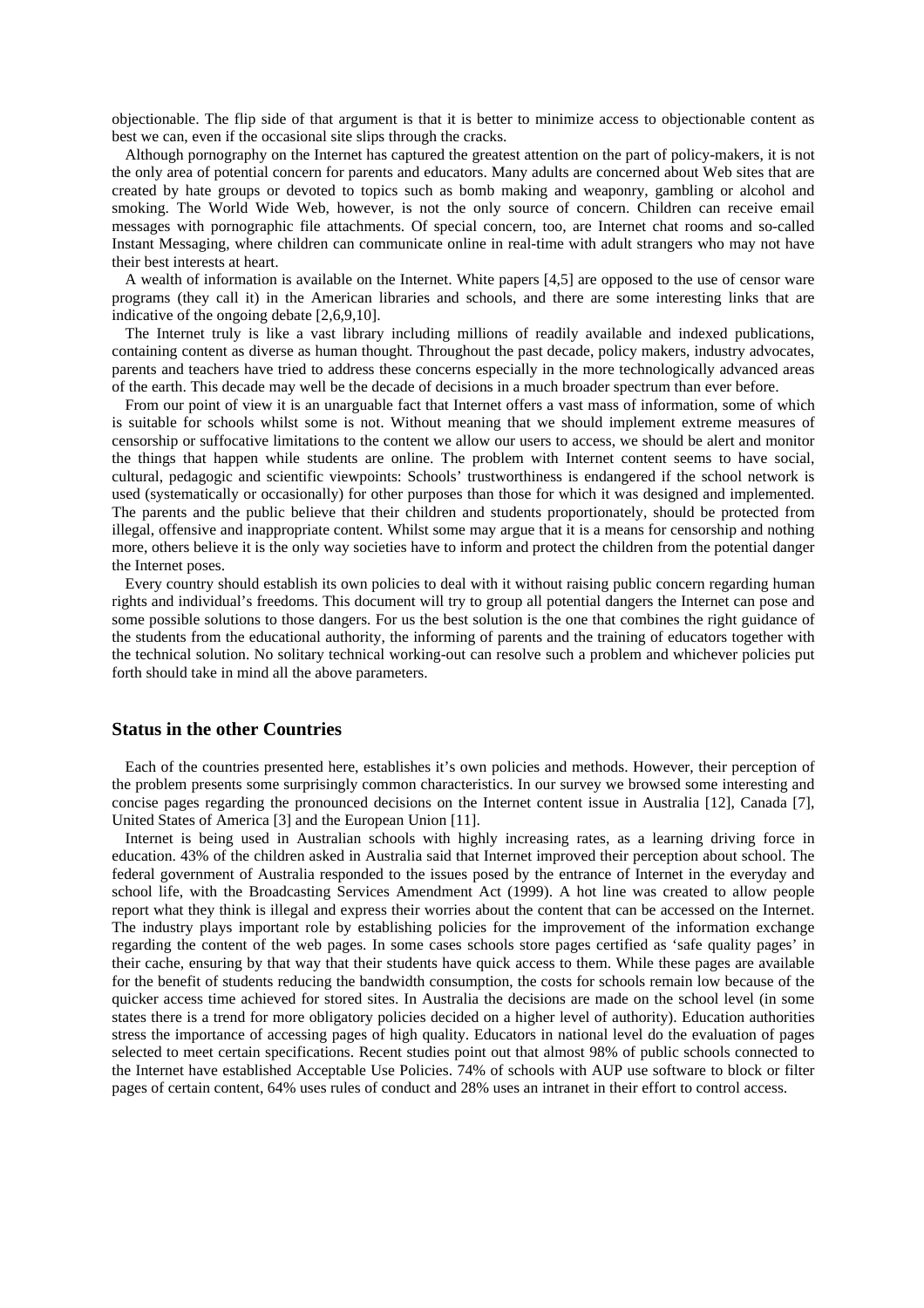To date, Canadians have established a wide range of partnerships to deal with the issues of the Internet content. The strategy of Canada's Government is to make Canada the most connected country in the world. Illegal content — content that violates Canada's laws — is of key concern to Canadians. Child pornography and hate propaganda are particularly troubling, because they pose the greatest and most immediate risk to the safety and well being of Canadians. Enforcing the law in cyberspace, however, presents significant challenges, particularly in view of rapid technological change. For Canadians it is important to distinguish between Internet content that is illegal, and content that is offensive to some, but is not illegal. The control and management of offensive content, however, calls for different approaches, such as empowering users, educating consumers to make informed choices, and establishing responsible industry practices. The *Canadian Charter of Rights and Freedoms* guarantees all persons in Canada "freedom of thought, belief, opinion and expression, including freedom of the press and other media of communication". The federal government's approach is to involve a broad spectrum of Canadians in addressing the issues. Its priorities include supporting initiatives that educate and empower users, promoting effective industry self-regulation, strengthening the enforcement of laws in cyberspace, implementing hotlines and complaint reporting systems and fostering consultation between the public and private sectors, and their counterparts in other countries. A considerable number of important initiatives, studies and discussion have taken place or are in progress in Canada. In 1994, the Government of Canada established the private sector Information Highway Advisory Council (IHAC) to provide advice on the best way to develop Canada's Information Highway. According to its recommendations the federal government should a. fine-tune existing laws to make them more applicable and enforceable in the changing world of global networks and b. encourage research and the development of technical tools that can protect users against offensive content on the Internet, and assist in law enforcement.

The United States of America Congress passed legislation requiring Internet blocking technology to block pornographic materials in all public schools and libraries funded through certain federal programs. The *Children's Internet Protection Act – CIPA* passed the senate and the congress on December 2000 as part of a big government budget for the year 2001. To date the issue of content control in the United States of America is in a critical point: while the congress decided the mandatory implementation of filtering in schools and libraries, parents, organizations and politicians are steadily opposed to the legislation passed. Influential organizations are hostile to it and government bills mandating filtering in schools and libraries face legal challenges on constitutional issues. Some libraries have already been sued for installing filtering software onto their computers. Parents, schools and libraries face difficulties to decide whether, and how, to filter Internet content [8]. Still nobody denies the fact that the World Wide Web is not content zoned, which means that kids can access anything on it very fast and very easily. As for the libraries, while school libraries have special characteristics, public libraries are intended for free willing inquiry and access control is a more complicated issue.

The European Union has published an Action Plan on promoting safer use of the Internet [4]. While it recognises the positive benefits of Internet (particularly in education) it states that the amount of harmful and illegal content carried over the Internet, while limited, could adversely affect the establishment of the necessary favourable environment for initiatives and undertakings to flourish. A safer environment should be provided by combating illegal use of the technical possibilities of the Internet, in particular for offences against children and trafficking in human beings or for the dissemination of racist and xenophobic ideas, ensuring that consumers make full use of the Internet. Europe should promote industry self-regulation and content-monitoring schemes, the development of filtering tools and rating systems by the industry and of course international cooperation. While any hot-line reporting mechanisms should support and promote measures taken by the Member States, duplication of work should be avoided. The responsibility for prosecuting and punishing those responsible for illegal content should remain with the national law-enforcement authorities.

### **Techniques and Solutions**

The techniques that can be used to achieve content filtering are keyword blocking, negative and positive lists and content labeling and rating systems. Keyword blocking prohibits access to pages that contain the specified words (words can be tobacco, wine, drug, sex etc). Unless this is a 'clever' software (rarely this is the case) this technique cannot successfully address the modern issues. It can be easily bypassed as it has been reported that web developers add additional characters to the words they suspect that can be searched for. The use of negative and positive lists is easy from filters or browsers. The positive lists contain URLs and domains to which access is allowed to and negative lists contain the URLs that access is prohibited to. Use of white lists will be very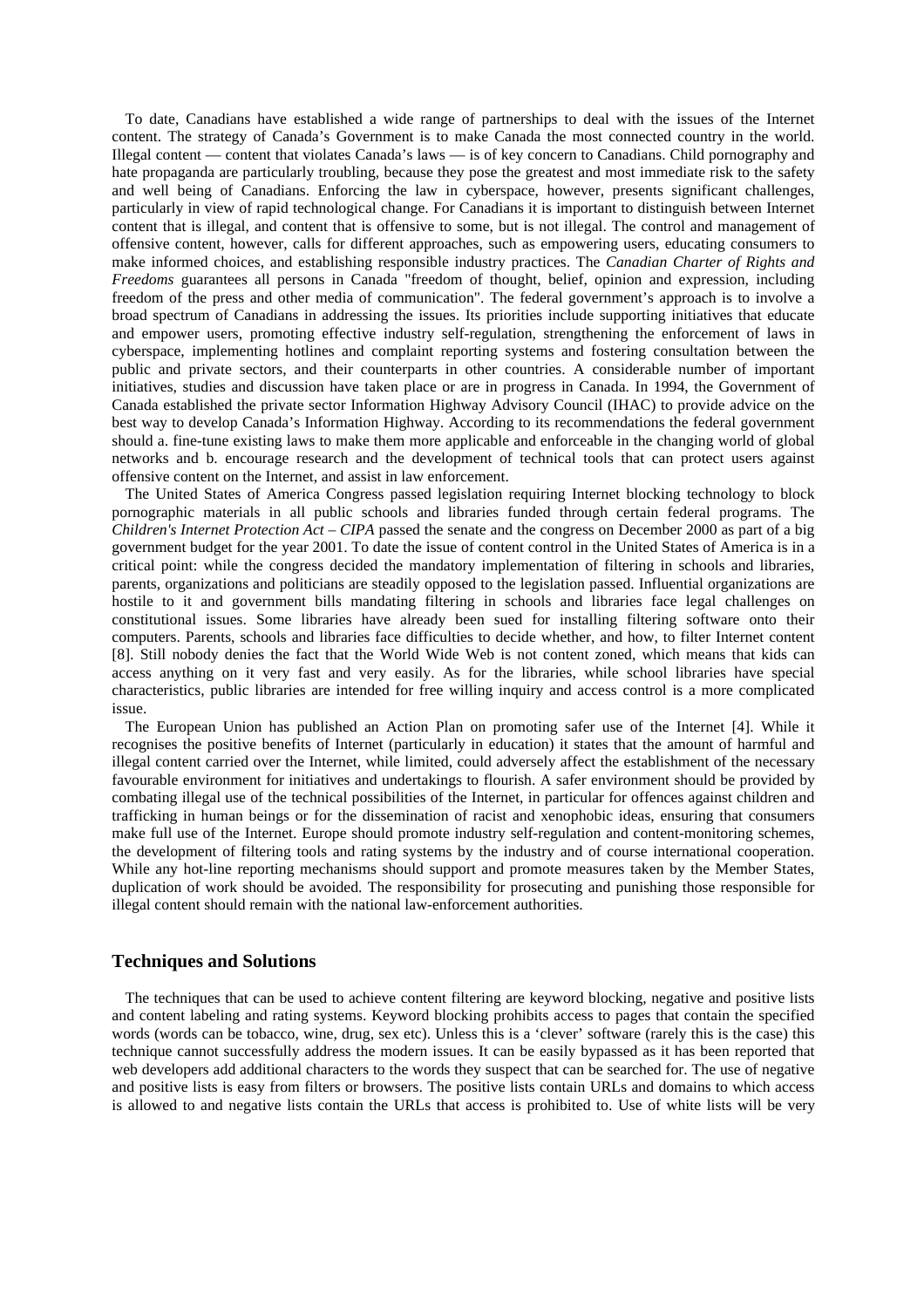restricting regarding the amount of available pages on the net. Labeling and rating systems provide a way to categorize pages according to their content and provide that categorization to the user. That technique can proved to be inefficient if nobody offers to undertake the task of labeling. The main problem is the size of the Internet and the rate of its daily expansion (there is some indication that Internet growth today has gone from exponential to linear).

Access control can be achieved using Commercial Software, Freeware Programs, Rating Systems or Hardware Solutions (all of them are mainly structured on the use of lists).

Many commercial filtering programs advertise that can block access to the harmful or improper pages on the Internet (in fact they claim they can do much more). There are programs that can be installed at the server side, some are for clients only, while other offer versions for home and for education. The problem with commercial software is that the companies usually do not reveal the pages they block access to [4]. This solution is not favorable for a school environment for one more reason: The filtering is done by a third and not by the government or an educational authority. This gives to the company that implements the filtering, access to sensitive data. The use of proxies has a policy problem: proxy servers keep log files. These files contain all the requests a proxy receives, causing complaints and worries regarding the people that gain access to that data and the processes that can be put in place to monitor individual users' behavior. Although it seems that today there is a some development under way on rating systems everyone should remember that this method might proved to be of little efficiency if there is not someone who will undertake the task of labeling and rating of sites in Internet in a continual basis. Hardware solutions appear to be more complete, with specialized systems of black box type. They are intended as big scale solutions for huge users' databases and lines of high capacity. They require minimal efforts to be installed, configured and operate while full support is offered from their company. Along with that comes the usually high cost to obtain such a system.

## **Policies**

Currently in Greece there is no government decision regarding the policies mentioned here. The policies' part of our suggestions -it could also serve to initiate a public discussion regarding content filtering and content blocking in Greece- is:

1. Creation of Acceptable Use Policies for the Greek School Network to inform users for the purposes of the creation of the technological infrastructure of the school network and the actions or behaviors that are considered acceptable. Most such policies include: Description of the underlying philosophy and strategy implemented into the school network for the access to Internet, Report of the educational uses and advantages of Internet, List with the catalogue of the duties teachers and students have on the issues involved by the use of Internet, Description of what is considered acceptable and what not acceptable use of the school network and of the Internet, Reminder that the access to the school network and to the Internet is a privilege, Specification of the pages considered as 'improper', 'harmful', 'illegal', or 'void of educational content'. 2. A critical point is the responsible, with no exaggerations informing of the teachers. Without their sincere participation success will prove hard. 3. Control of the time and opportunities students will have access to the computers (when in lesson hour, they will be supervised from their teachers). 4. Control of installation of software on school computers. The common problems are license issues, installation of 'Trojan horse' programs (programs with malicious or harmful code), worms, etc. 5. Availability of educational material to constitute the positive counteroffer. The network itself is not the main objective: The main intension of schools is the use of all possible ways and new technologies for educational purposes, and therefore the use of the school network and equipment for specific cognitive purpose. 6. The age of students should be taken in consideration( ages from 6 to 11 are the most vulnerable). 7. Provision of the cachemaster's mail address for communication between him and the school community. 8. Extra security considerations and policies if the school provides email accounts for students and teachers (not true currently in Greece but visible in the very near future).

# **Architecture**

The Greek School Network's topology is illustrated in the next figure.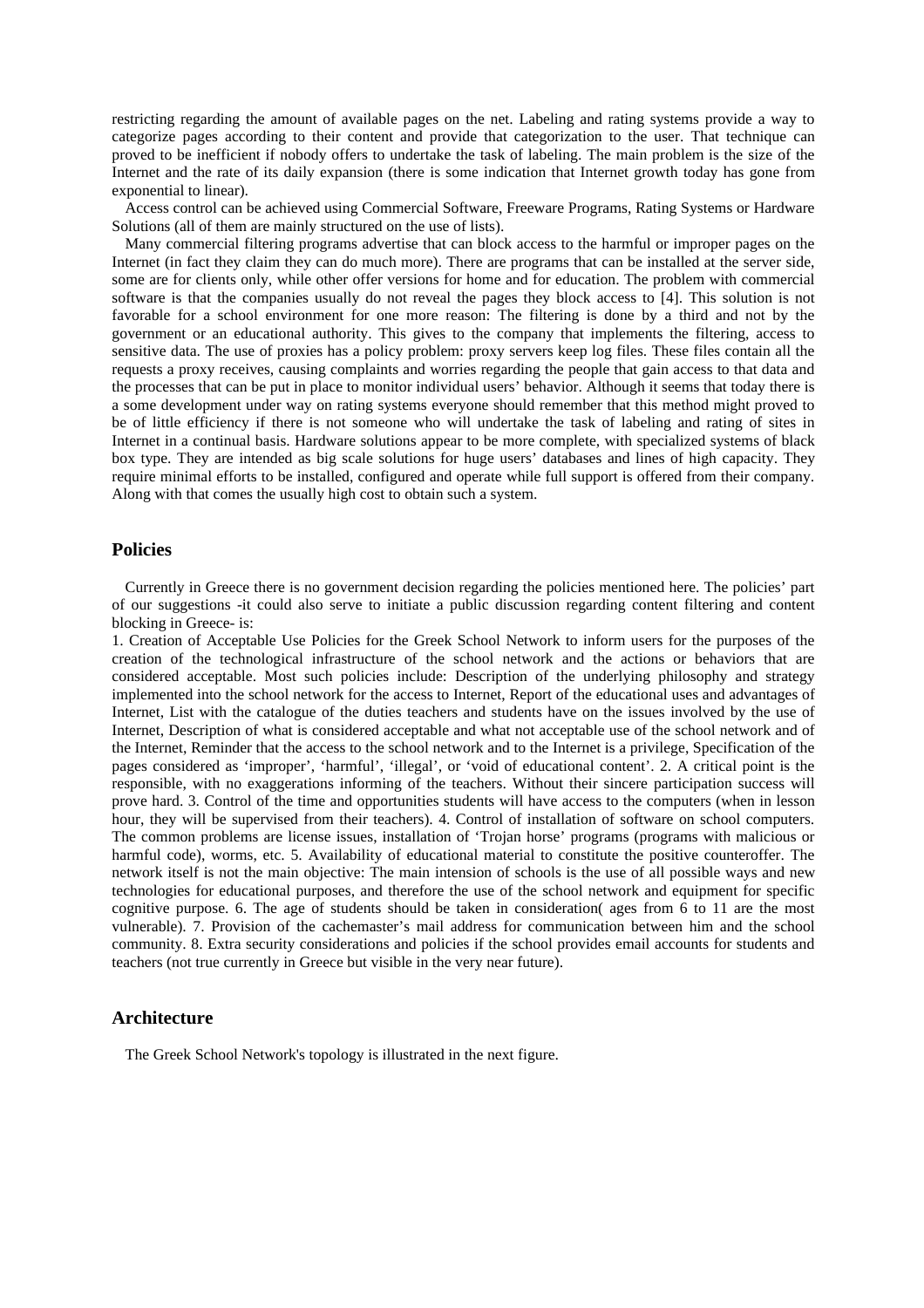

Fig1 : The Greek School Network topology

The backbone network is the Greek Research and Technology Network (GRNET), which provides Internet Services to the Greek Academic and Research community. The distribution network is the part of the network that interconnects points of presence (nodes) with the backbone network. The topology has such design in order to preserve the operational cost in low levels, which is particularly critical in large geographical region networks. The proposed architecture is in favor of the use of a proxy-cache server for the school network because the proxy server on a network -especially when it is configured as transparent- is the ideal point for the implementation of control on the requested objects.

The extent of Squid's usage in educational networks all over the world and the level of acceptance it enjoys from the global networking community (especially researchers, scholars and educators), is obvious from the number of networks implemented on: the JANET network (a private, government funded network for education and research in England with 90 to 120 million hits per day), the italian GARR network, the german DFN network, the Swiss network SWITCH, the Dutch network SURFnet and the USA academic network the NLANR. We are going to use Squidguard as the redirector of our choice because it is faster and opens less redirectors than it's competitor programs.

#### **Implementation Issues**

Squid is free software, licensed under the terms of the GNU (General Public License). The most important resource for squid's performance is physical memory, so fast disks are important for high-volume caches. Some new options were added to squid's configuration file after its last release. All new parameters intend to improve the performance, the security or the flexibility of the program. Available options are selective logging and the use of time spaces, ip ranges or users ids in order to grant or deny access at certain hours of day, at certain ips or at certain users.

## **Conclusions**

The rapidly evolving nature of the Internet virtually ensures that no filtering technology can be a hundred percent perfect. Certain kinds of network management products may provide basic information on how students and staff are using the network but the parental and school guidance will remain the basic factor to the solution of the problem.

If a school district employs monitoring or filtering, its Acceptable Use Policy should explain what it would be doing, and the procedures a student should follow if he or she encounters a site that would be considered inappropriate.

The practices are quite the same across the different nations. This happens because the filtering problem is relatively new and those who started first to deal with it lead the way. The content filtering issue we discuss herein has never caused a central debate either from parents for their kids or from school teachers or even from the government in Greece. We work on that issue because we believe that every country should be aware of the possible dangers and be as prepared as possible to deal with them. If we know and understand what happens in the rest of the world and in countries that have a lead over Greece in technological issues we will save ourselfs time and trouble.

The biggest percentage of the pages on the net is written in English which is nowadays an international language. Therefore the most interesting sites and definitely those which get read from the biggest audience are